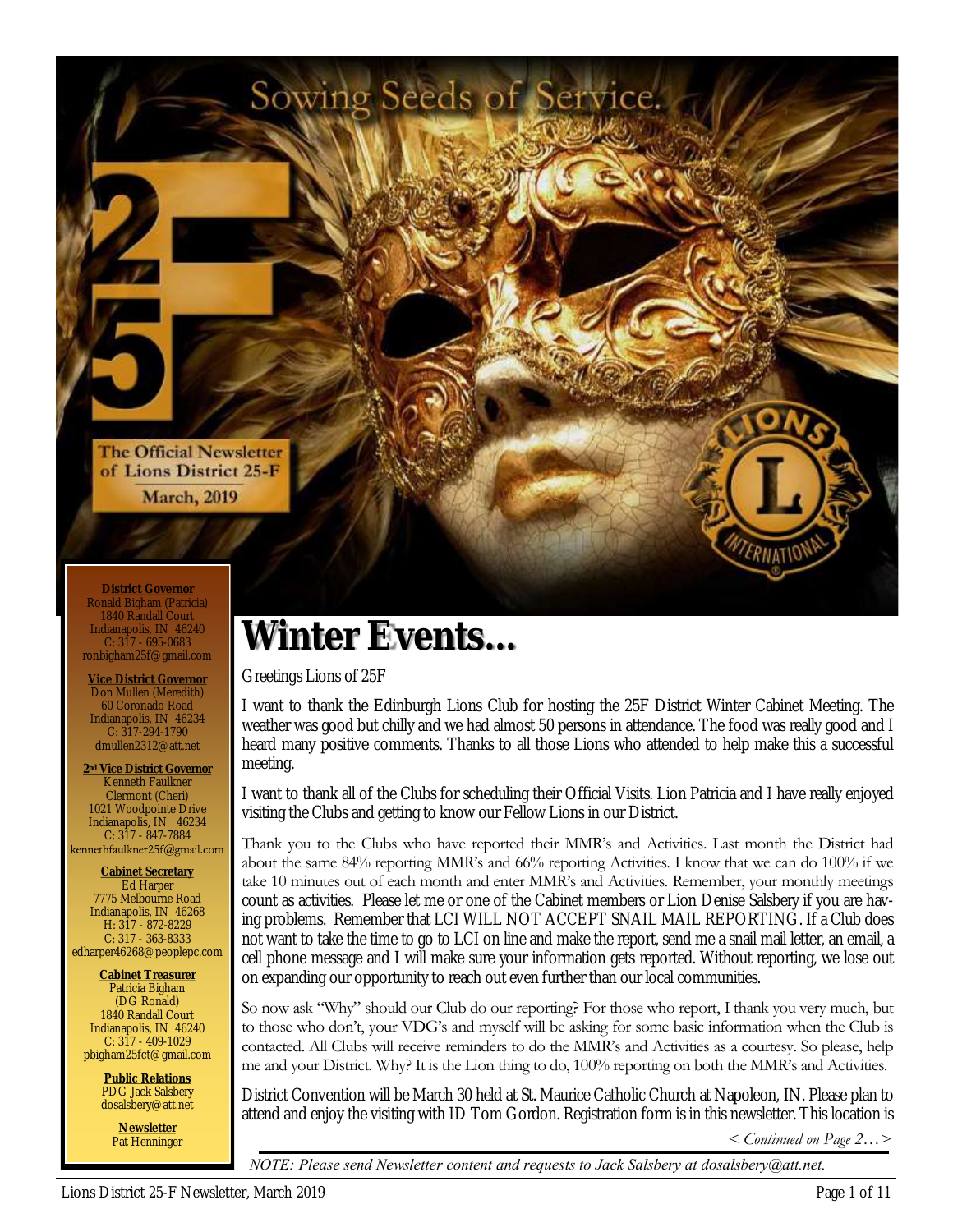as near center in the District as I could find and I am asking all Clubs to send at least one member to represent your Club in our District. I do not believe that is too much to ask of our Lions Clubs. Let's have a great turn out and come and enjoy fellowship with Fellow District Lions. At the District Convention, we are planning a Silent Auction at Napoleon to help raise money for Special Olympics Winter Games support. Clubs or individual Lions are encouraged to help in this success. Also I have in previous newsletters encouraged Clubs to donate as little as \$30 dollars and with the 61 Clubs donating that it will meet our obligation for supporting Special Olympics. If anyone or Club has an idea for another fund raiser for Special Olympics, please get in touch with one of the Cabinet officers or Lion Bill McDonald to share this idea.

Just a reminder, please send your Club's upcoming events to PDG Jack Salsbery to be placed in the newsletter. I know that several clubs have pancake breakfasts, fish fry events, bar-b-que events, auctions, car shows, etc. Spring and summer are on their way and Lions need to support Fellow Lions.

District C and Zionsville Lions Club are sponsoring a Statewide Women's Symposium which is being held on Saturday, March 13. Lion Diane Corlew, wife of PIP Bob Corlew, will be a guest speaker along with Aime and Layla Greene will be presenting as well. The young lady has been dealing with Type 1 diabetes for many years as a young person and the impact that it has on a family. They were very inspirational in their message at the International Convention in Las Vegas. Ladies plan to bring a non-Lion friend. Guys, you are invited to attend as well. Please see the registration form and get signed up.

State Convention will be held April 26-28 at Fort Wayne. Registration form is in the newsletter and the Hoosier Lion. Come and enjoy visiting with other Lions and listening to our International President Gudrun Yngvadottier.

In the last newsletter, I wanted to find something easy. Well, I found out there could have been 2 to 3 different answers and several Lions really worked hard to find the incorrect answers.

So, when is it that 90 and 130 are equal? The answer is that 90 seconds and 1 minutes and 30 seconds are the same cooking time on a digital microwave. I had several incorrect responses but had only 2 that were correct. Congrats to Lion Owen Menchhoffer and Lion Bill and Toni McDonald. I think the McDonald's collaborated to come up with the correct answer.

Here is this month's question. There is a name of a tree and a motorized vehicle who share the same name. The uniqueness of this is that the name uses all of the vowels and only 2 consonants in our alphabet. As always (if I receive answers) all of the correct ones will be put together and one correct answer to be drawn and will receive a prize.

#### Bite'em!!!!!!!

DG Ron Bigham Cell number 317-695-0683 Email: ronbigham25f@gmail.com

# *< ...continued from Page 1. >* **Hold These Dates**

#### *1st VDG Don Mullen*

I know this seems really early to mention this, but for planning purposes thought it would be best. Therefore, please mark the following dates on your calendars:

- July 13, 2019, Organization Day at Camp Woodsmoke
- August 24, 2019, Banner Night at Clermont Clubhouse
- October 12, 2019, Fall District Meeting, location to be determined
- February 8, 2020, Winter District Meeting, location to be determined
- March 14, 2020, District Convention hosted by the Ben Davis Lions Club
- April 24-26, 2020, State Convention; Bloomington

Specific locations will be published once they are confirmed. We hope you all will attend. We are planning some changes that we hope you find engaging and inclusive. One you may have already noticed and that you find refreshing. It would be great to have record attendance.

### Don Mullen

1st Vice District Governor, District 25 F

### **Blinker Fluid**

*2nd VDG Ken Faulkner*

Lions, What if I asked all of you to run down to the auto parts store and grab a gallon of blinker fluid. Would you laugh at me knowing full good and well they don't make such a thing? Or would you go to the store to find out for yourself?? Either way there is no such thing as blinker fluid, even though many us drivers wish other drivers had their blinker fluid full so the blinkers would work correctly!

When WE SERVE, we normally signal if we are turning right or left and we stay the course till our service is done...But if you didn't report your activities, in MYLCI, it's just like slowing down & getting ready to make that turn without signaling. You need to think about that as you may get rear ended as there are a lot of distracted drivers on the road. The same holds true if you didn't report your activities. You take the chance of having your club rear ended, ending up in the ditch and no one finding you.

How many of us have heard, "Lions are the best kept secret in the World !" How many of you dislike that statement? If you dislike that statement as much as I do then Lion Secretaries, Presidents, & Administrators, It starts with you. How do we get rid of that statement? We do it by crawling, then baby steps, walking fast and then finally a marathon. So where do you start? By reporting your activities when you do your Club's MMR. You are already in the computer system so just flip over and enter that meeting you just attended or that dictionary you just gave to a third grader.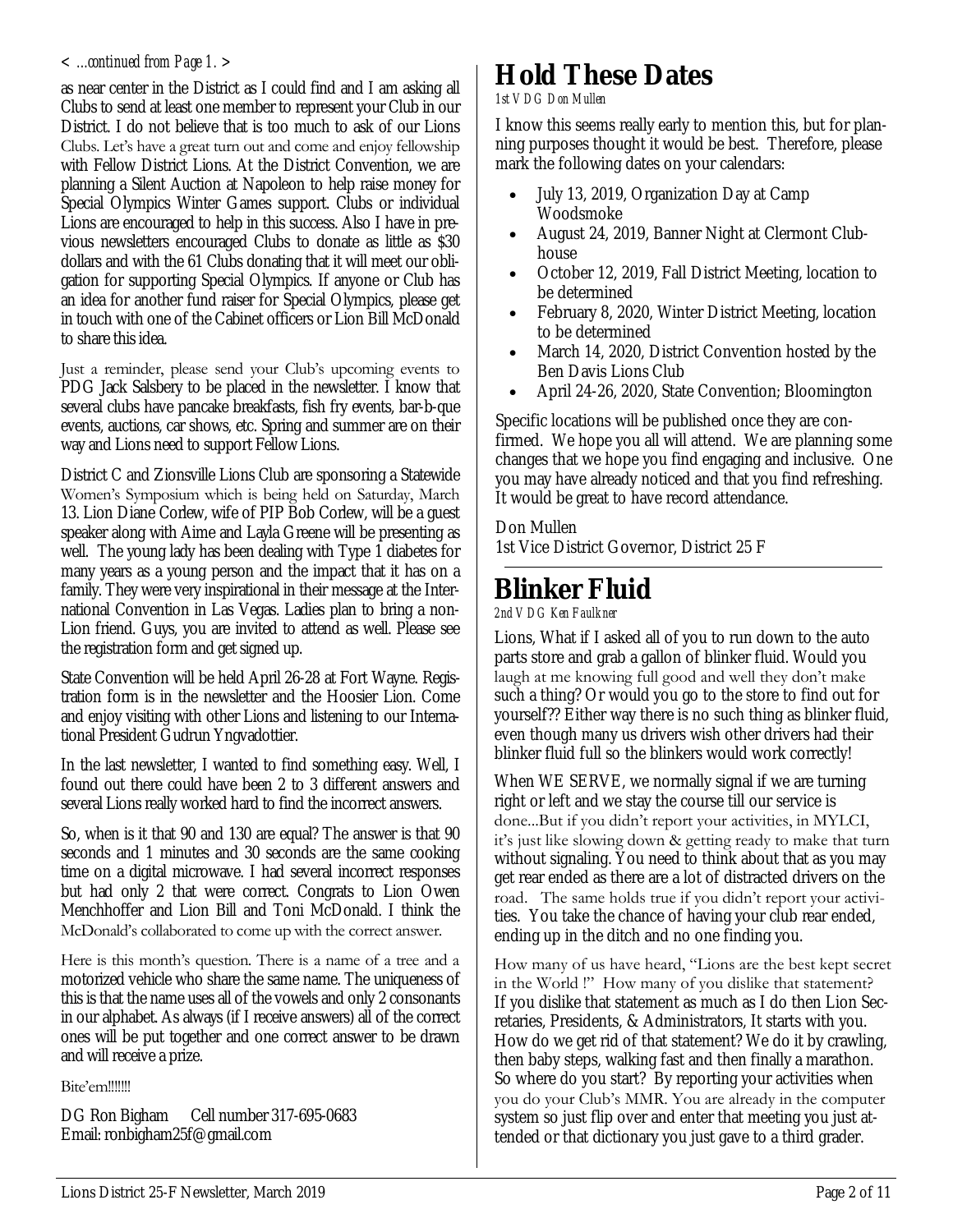Speaking of Serving, Spring is fast approaching & soon we'll all be outside planting gardens, serving in our communities, attending the District Convention, & getting ready to work the State Fair. I hope to see all of you there...

OOPS I forgot to signal when I made that left turn, So did you ask yourself, "Is he out of blinker fluid?"

As always, We Serve, better together..

Lion Ken Faulkner, 2nd Vice District Governor, District

### **Have You Been Stealing? If Not –Why Not?**

One thing that often happens when Lions from other clubs get together is that success stories and failures are exchanged. Some great service and fund raising projects have not originated within a club but was an idea that was "stolen" from another club. Whether it is a club visitation, zone or cabinet meeting members will discuss and share what they have been working on or have seen in their communities. One question often asked is "how does your club handle this" situation?

Historically the main resources have been zone chairs, District Governors, Past-District Governors, other officers or Lions Club International website or publications. Technology has made it possible to connect with Lions around the World and "steal" ideas from them without ever leaving the comfort of your home. If you are a Facebook user there are a few groups that have some interesting conversations on their sites. To find them when you are on your page type in any of the following in the search box and it should pull up the group. To join click on the request "button" and answer a question or two to confirm your membership.

Lions Tail Twister Group – a page for Lions to share ideas and material for their club performances. You can find jokes and Tail Twisting ideas.

Lions Clubs Help and Support Group – covers a large variety of subjects that Lions throughout the World are experiencing or have questions about.

Global Lions Forum – covers a range of topics such as ways to strengthen clubs, increase membership, club management and discussion of challenges and opportunities in Lions.

Lions Global Action Team – focuses on matters involving the Membership, Leadership and Service teams in the Lions.

<u>Lions New Voices</u> – with over 5,700 members it is a group that focuses on the topics of gender parity and the New Voices Initiative.

I will continue to look for other resources that I can "borrow" so that our clubs can use them to help make improvements as well as educating the newer members on all things Lions. Of course if you have "swiped" something that can be shared please drop me a line!

PCC Reed Fish District 25-F Leadership Team



### 25F, Indiana Lions, Clermont Lions Club, 317-847-7884 **2019 Indiana Lions State Convention**

In less than 8 weeks, the Grand Wayne Convention Center, Fort Wayne Hilton and downtown Fort Wayne will be rolling out the red carpet for the Lions of Indiana to convene the 2019 Indiana Lions State Convention. The Convention is the time to renew acquaintances, celebrate the great work Lions are doing in Indiana and around the world, be inspired by President Gudrun and return to our clubs energized to serve.

Register for the Convention by March 1 and be entered to win a free night at the Hilton. There are plenty of rooms available, but make your hotel reservation soon – our block is filling up. The registration form with seminar details and menus is elsewhere in this newsletter along with the State Convention website www.indianalionsconvention.org

Come early to browse the exhibit hall, place your bids at the silent auction and discover all the unique shops and lively attractions in downtown Fort Wayne. www.visitfortwayne.com provides all the information you need to turn the weekend into a great family outing. See you in Fort Wayne April 26 – 28.



*Local students Keaghun Fitch, Caden Johnson, Elise Boyd, and Lydia Waggener were awarded the Middletown Lions Club Citizen of the Month for the months of August through November. Lion Susan Smith, Secretary of the Club, handed the students certificates and gift cards, as well as, honoring the students and family members at the monthly Lions Club dinner on January 9, 2019!!* 

## **Winter time in Indiana!**

You look away and it is bound to change. Realizing its hard to keep up with the weather, I hope you have kept up on your Lions time schedule. If you have not done so, please check the status of your Indiana Business Entity Report. It may up for renewal.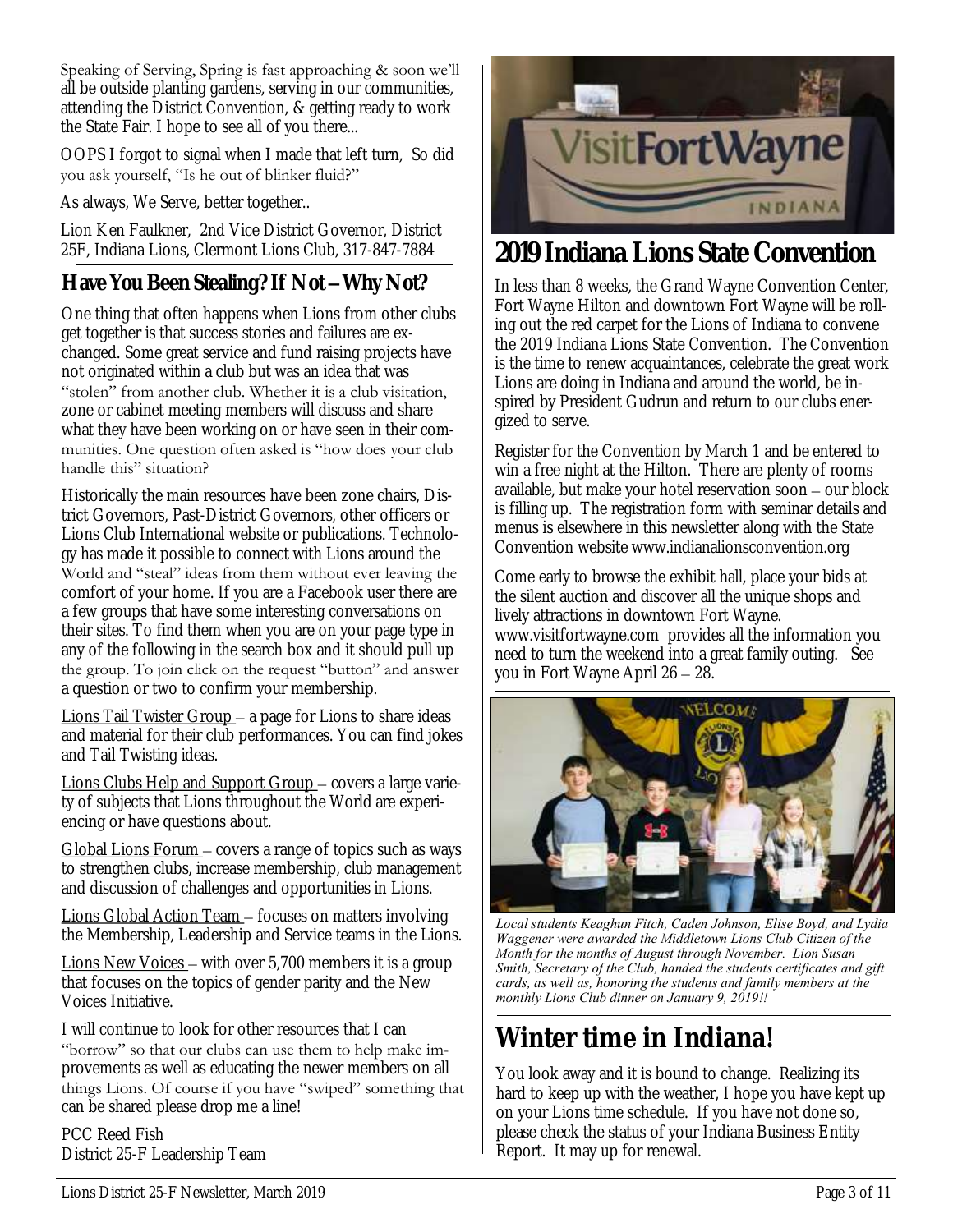Here is the information from your Treasurer's Training book to relate back too:

Submit the Indiana Business Entity Report http://www.in.gov/sos/business/berf.html (Fee involved: as of 2017 \$21.00 for two years plus \$1.50 processing fee)

OR the end of the month of your charter

Be sure to attend the MD-25F District Convention on Saturday, March 30th. ID Tom Gordon and Lion Gillian will be with us from Canada.

More information is in this newsletter concerning this convention. I hope to see you there!

CT Lion Patricia Bigham

### **Club Activities**

**March 2, 7am to Noon** Bright Lions Pancake Breakfast 2160 Lamplight Drive, Bright IN Pancakes, Sausage, Biscuits & Gravy; Coffee, Milk, Juice Adults \$7, Kids 12 & Under \$3

**March 9, 5:30pm**

Combined Clermont/Pike Charity Dinner/Auction.. Clermont Lions Club Community Building, 3201 Tansel Rd, Clermont IN

Dinner at 6:00, Auction & Frivolity Starts at 7:00. \$20 fee includes a meal prepared by Lion Joe Shead. THIS IS AN OVER 21 Event, No One under 21 admitted. Beer & Wine Cash Bar available.

Contact Clermont/Pike Lions member for a ticket; cash or credit accepted night of.

**March 11, 6pm to 8:30PM** Indianapolis Center Township Annual Corned Beef and Cabbage Dinner Miracles & Blessings Methodist Church 4062 East 34th Street, Indianapolis Corned beef or chicken, cabbage, mashed potatoes, corn bread, salad, dessert, lemonade or coffee \$15 at the door

**March 22, 5pm to 8pm** Clermont Lions Club Spring Fish Fry at the Clermont Lions Club Community Building, 3201 Tansel Rd, Clermont IN

Bluegrass Music starts at 6pm.

Our excellent Fish Sandwiches along with our amazing side dishes and always popular homemade desserts will be for sale once again!! Come early as the best pies get eaten quickly.. Pulled Pork & Hot dogs will be available also for those that don't like fish.

**March 24, 9am - 12pm (4th Sunday monthly)**  Chapel Hill Lions Club Furniture Sale 240 North High School Road, Indianapolis Bill Srader 317-529-3157

**March 30, 4pm to 7PM** Southport Lions Chili Supper Southport Community Church 6901 Derbyshire Road, Southport Chili, dessert, tea, lemonade, water \$7 at the door

#### **April 13, 9am to 4pm**

New Horizons Women's Symposium - Everyone Welcome Zionsville Lions Club, 115 S Elm St., Zionsville 9:00 AM Registration Fee \$10.00 – breakfast snacks & Lunch 9:30 AM Lion Diane Corlew, wife of Lions PIP Bob Corlew More information in the newsletter advertising supplement

### **Reading Initiative**

Have you ever tried to read Russian, Greek, or maybe something in Arabic... tried to read something in a language that isn't familiar to you? You have absolutely NO idea what it says. You wouldn't be able to read a menu, street signs, even medicine instructions...

There are people in our own country, our own communities, who can not read English. "Literacy" is being able to read and comprehend at least at the 3rd grade level. Without that, understanding many written directions, recipes, news or magazine articles and much more is difficult if not impossible.

For decades, Lions have helped prevent blindness, the deaf to hear, assisted in disaster relief, provided inoculations to prevent diseases, and much more. Now it's time we take the next step... helping to promote reading.

How? We can start at the beginning ... with young children. Many clubs have already begun by their members taking time to read to young children, giving books to schools, starting little lending libraries, and tutoring students.

There is no magic fix to a nation becoming literate. It takes some money, but mostly it takes time. Our time... time to sit down and read to a young child or group of young children to help them begin to love reading. Many parents are too busy or too tired to read to their children. Sad, but true. Teachers try to read at least once a day to their classes, but more is needed.

To make reading something a child wants to learn to do themselves means they NEED someone to take the time to sit down and read to them. They need someone to show them the way to literacy by learning to love to read.

Do you have an hour or less to volunteer at a school or preschool maybe even once a month to read to a small group? Because schools must concentrate on curriculum demands, our children are missing out on books like Mother Goose Rhymes, The Little Engine that Could... and many other classics that most of us heard as children and asked our parents to read and reread to us.

If you or your club members are not comfortable reading to young children, you can purchase books to donate to a preschool or school, or maybe donate some money to a classroom teacher or librarian for them to purchase books appropriate to read or to give to young children.

Help make the Reading Initiative a success by encouraging your club to participate in some way.

Sarah Getts, District 25F Reading Initiative Representative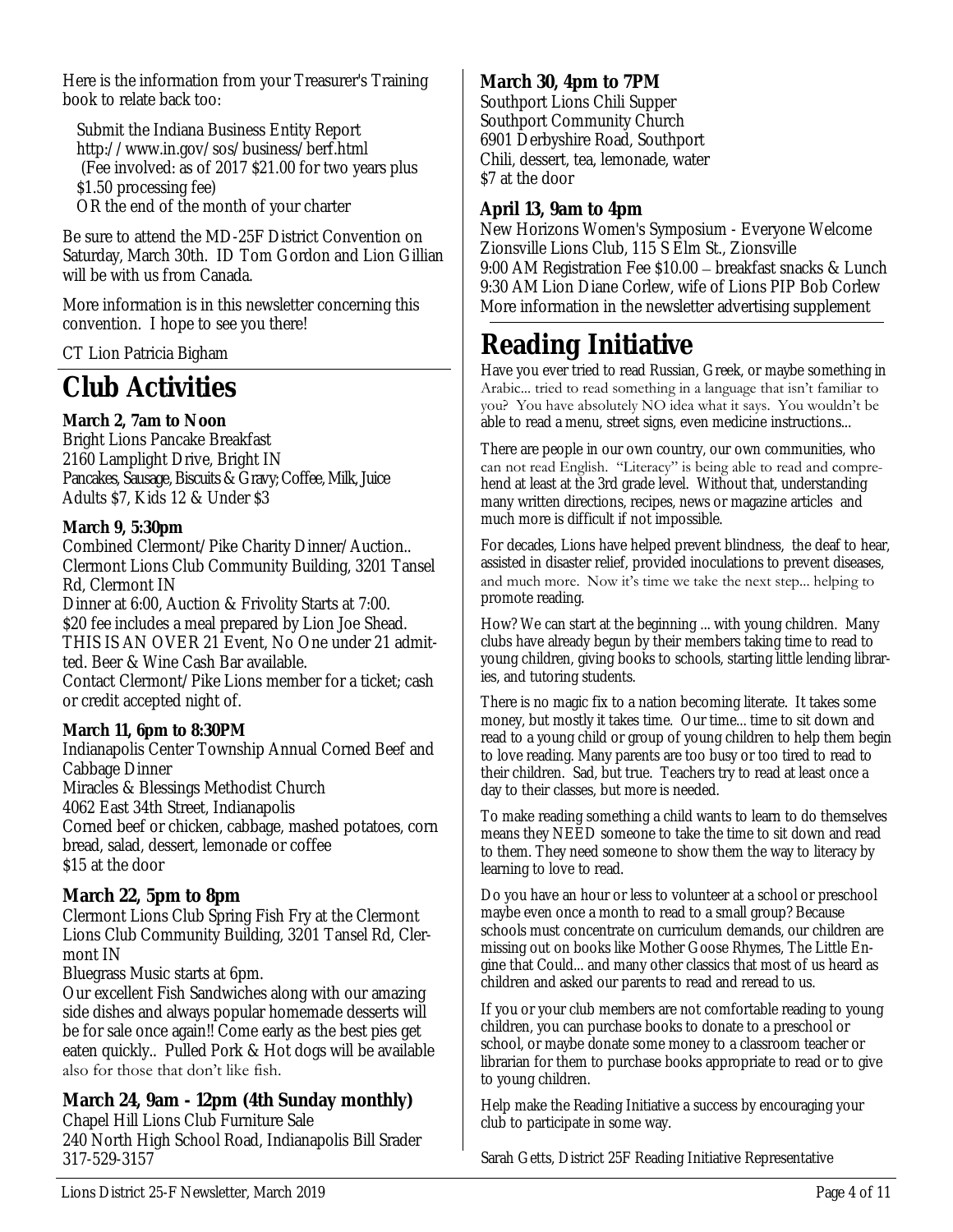# **Indiana Lions Club District 25 F Convention**

### Host: Ripley County Lions Clubs





St. Maurice Catholic Church Activity Center Two blocks east of US-421 and St. Rt. 48

8874 N. Harrison St. (State Route 48) Napoleon, In

Doors open at 8:00 am, Meeting starts at 9:30 am

Coffee, juice, water and pastries

*Early Bird Special* - Lunch \$ 20.00 with advance reservations by 03-01-2019

Soup, salad, sandwich, dessert, drinks

*Checks Payable to: Osgood Lions Club*

**Reservations and payment sent to:** 

Lion Keri Johnson

926 Tanglewood Road, Osgood, In 47037

812-689-3322 / Keriduke@frontier.com

Name of Members attending \_\_\_\_\_\_\_\_\_\_\_\_\_\_\_\_\_\_\_\_\_\_

Home Club Name \_\_\_\_\_\_\_\_\_\_\_\_\_\_\_\_\_\_\_\_\_\_\_\_\_\_\_\_\_\_\_\_

Amount Included: \_\_\_\_ x \$ 20.00 by March 1<sup>th</sup>.

 $\mathcal{L}_\mathcal{L}$  , which is a set of the set of the set of the set of the set of the set of the set of the set of the set of the set of the set of the set of the set of the set of the set of the set of the set of the set of

 $\frac{1}{2}$  x \$ 25.00 by March 16<sup>th</sup>

 $x \text{ }$ \$ 30.00 at the door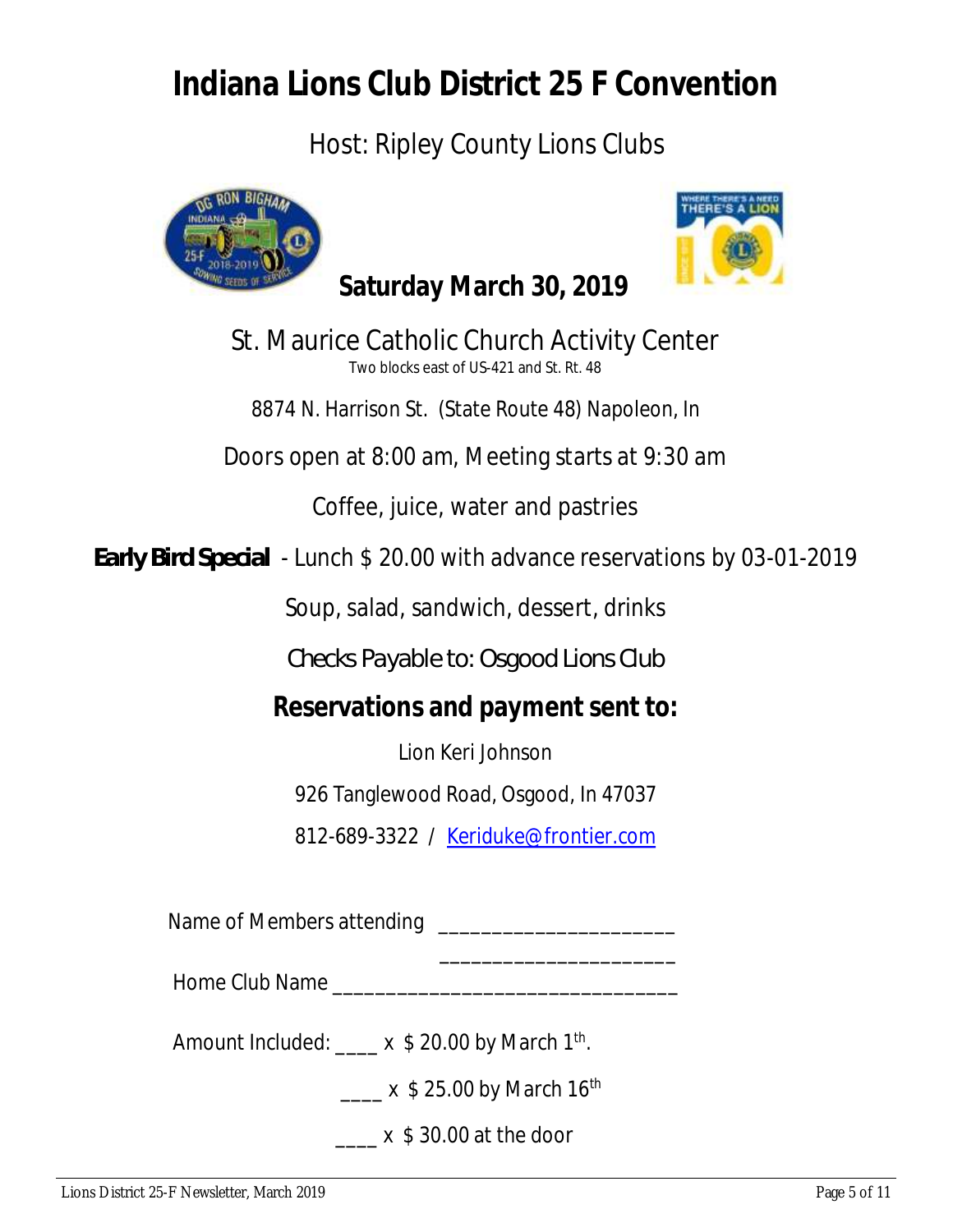## **2019 INDIANA LIONS STATE CONVENTION**

Hosted by District 25B **April 26 – 28, 2019** 120 W. Jefferson Blvd., Fort Wayne, Indiana **Special Guests International President Gudrun & PID Jon**

**Host Hotel – Hilton (attached to the Convention Center)**

1020 S. Calhoun St., Fort Wayne, Indiana Room Rate: \$115.00 plus tax **Call 260-420-1100 or 1-800-445-8667 for reservations**  *mention Lions of Indiana - Group Code LOI* **Registration Form (one per person) Registration Deadline: April 10, 2019**



*Please print name as desired on Badge*

| Friday Evening Dinner                                        | $$20.00 = $$                                   |
|--------------------------------------------------------------|------------------------------------------------|
| $\boldsymbol{\checkmark}$<br>Saturday Lunch                  | $\$20.00 = \$$                                 |
| Saturday All State Banquet<br>Filet Salmon Chicken           | $\$35.00 = \$$                                 |
| <b>Sunday Brunch</b>                                         | $\$20.00 = \$$                                 |
| 2019 Convention Pin<br>Additional pin                        | (free to $1$ <sup>st</sup> 400)<br>$$4.00 = $$ |
| 2019 Convention Shirt (polo)<br>$S$ M L L XL 2X $$35.00 = $$ | Total Enclosed \$                              |

#### **SPECIAL MENU: Diabetic ( ) Gluten Free ( )**

|    | <b>SEMINARS:</b>                                                 | <b>SESSION 1</b> | <b>SESSION 2</b>       |
|----|------------------------------------------------------------------|------------------|------------------------|
|    | 1. Fort Wayne Botanical Gardens                                  |                  |                        |
|    | 2. Allen County Library Genealogy Department                     |                  | $\left( \quad \right)$ |
|    | 3A GAT Leadership – PID Gene Spiess (offered $1st$ session only) |                  |                        |
| 3B | <b>VisionFirst</b>                                               |                  |                        |
|    | 4. Diabetes Education, Screenings and Lions                      |                  |                        |

Send registration and check payable to: **2019 IN Lions State Convention Lion Kevin McDermit 2227 O'Day Rd. Ft. Wayne, IN 46818**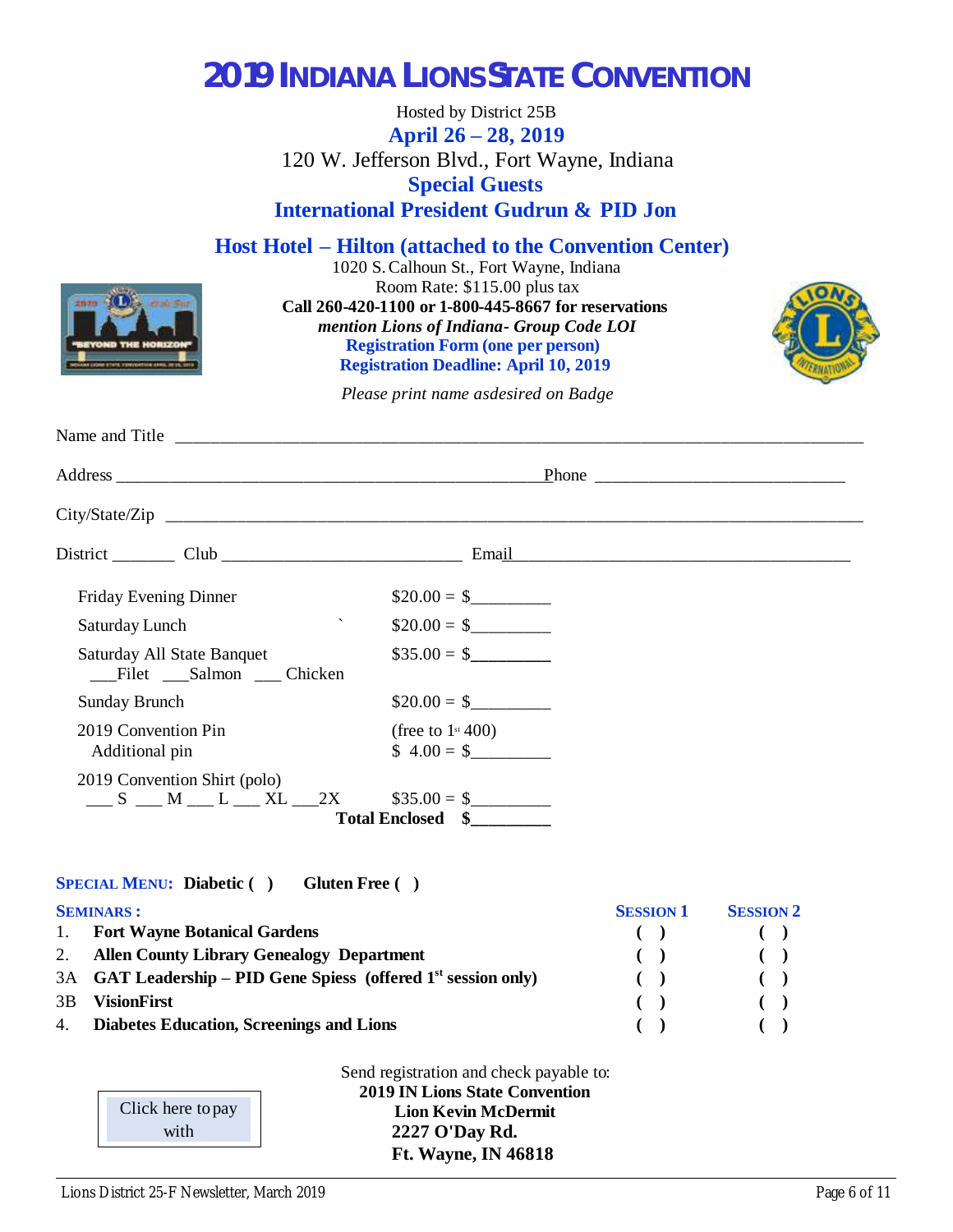# 2019 Indiana Lions State Convention Update

The focus of Indiana Lions over the last several years has been vision screening. In the last 10 years, over 1,000,000 children have been served through Operation KidSight and Project School Sight. It could be argued that at least 100,000 people see better than they would have if they had not been referred for additional follow up. Hundreds, if not thousands, of Lion volunteers from all over the state have been invaluable in providing this service through the sacrifice of their time.

As part of the 2019 State Convention, the Lions of Indiana will honor these countless volunteers by hosting a party on Friday evening, April 26. We will celebrate all past and present screeners. If you are or have been a volunteer, make sure to make your reservation for the Convention and participate in the celebration Friday night. All Lions and guests are invited to the party.



### 2019 Indiana **Lions State Convention** Fort Wayne, Indiana (26-28 April 2019)



# **Vendor Application**

**Lions Exhibitor - \$50 Non-Lions Exhibitor - \$75 Additional Booth - \$50**

Each Booth includes 10x10 space 1 skirted table 2 chairs

Please return this form and payment by **April 10** to:

PDG Don Cooper 1922 Kelley's Landing Fort Wayne, IN 46825 dkcoooper81@msn.com

Make checks payable to: **2019 Indiana Lions State Convention**

| <b>Name</b> |                             |                                 |                        |
|-------------|-----------------------------|---------------------------------|------------------------|
|             | Organization/Club           |                                 |                        |
| Email       |                             | <b>Phone</b>                    |                        |
|             | <b>Lions Exhibitor \$50</b> | <b>Non-Lions Exhibitor \$75</b> | <b>Additional \$50</b> |
|             |                             | <b>Total Enclosed</b>           |                        |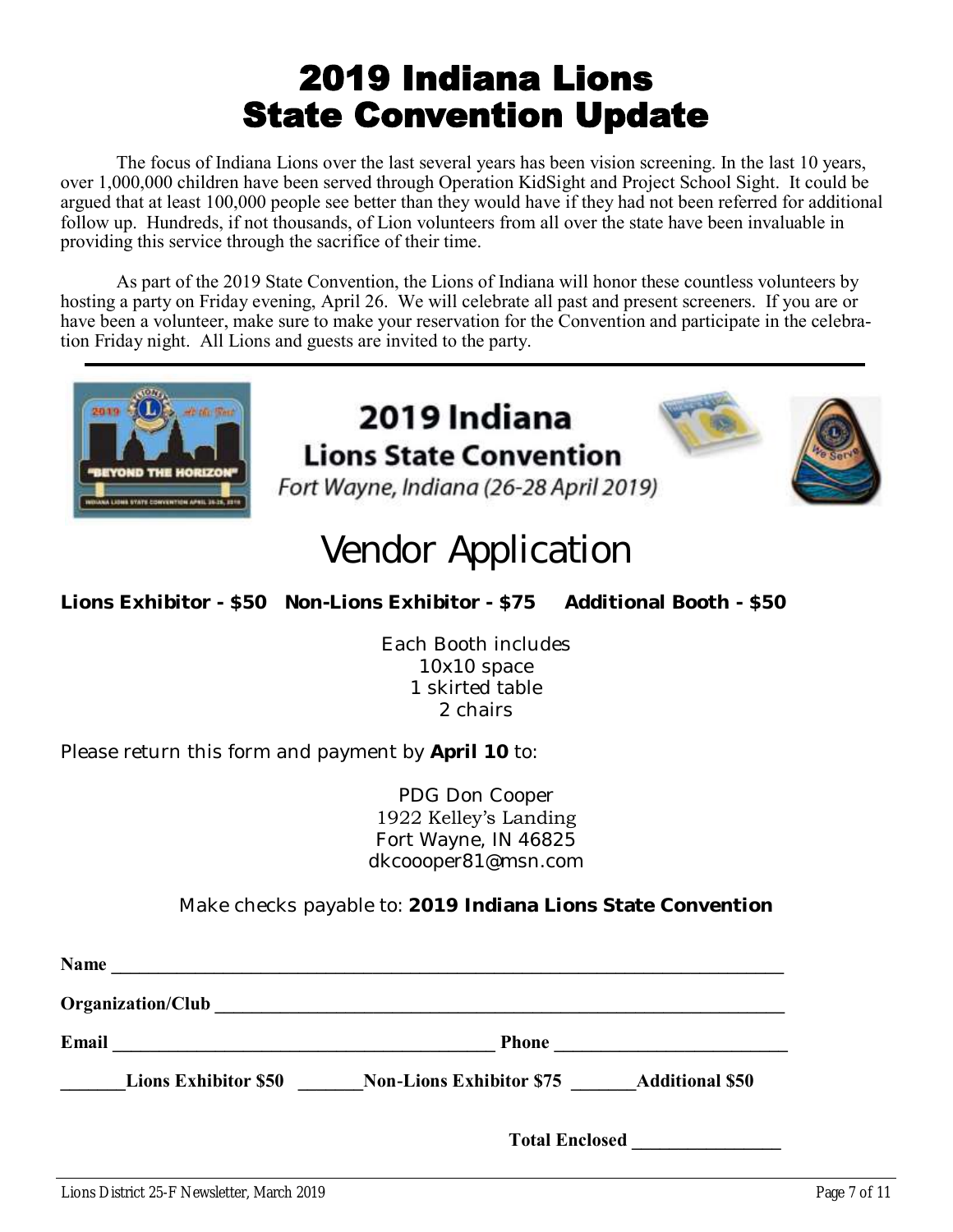

### **Join the Lions in Milan!**

The 102nd annual Lions Clubs International Convention will be in Milan, Italy, July 5 – 9, 2019. The Indiana delegation will be marching in the Parade of Nations on Saturday July 6<sup>th</sup> and the parade route winds among beautiful historical buildings ending up in the square where the unique masterpiece of the Milan Cathedral stands. The Milan Cathedral or Duomo di Milano in Italian, is the cathedral church of Milan, Italy. Dedicated to Saint Mary Nascent, it is the seat of the Archbishop of Milan. The Gothic cathedral took nearly six centuries to complete.

#### Italian Culture - a brief overview of Italian customs and traditions.

Italy is home to more than 62 million individuals as of 2017 and is ranked 23rd in population size when compared with other countries throughout the world. Italian culture is steeped in the arts, family, architecture, music and food. Home of the Roman Empire and a major center of the Renaissance, culture on the Italian peninsula has flourished for centuries. Family is an extremely important value within the Italian culture," Talia Wagner, a Los Angeles-based marriage and family therapist. Their family solidarity is focused on extended family rather than the West's idea of "the nuclear family" of just a mom, dad and kids, Wagner explained. Italians have frequent family gatherings and enjoy spending time with those in their family. "Children are reared to remain close to the family upon adulthood and incorporate their future family into the larger network," said Wagner.

The Euro is the currency there and currently is worth more than the US dollar ( \$1.14 Euro versus \$1 US). You may want to check with your bank to see if it provides a better exchange rate than what is offered in Italy. While credit cards are accepted at all of the larger stores and restaurant, the smaller and individually owned businesses may only deal in cash. Also the culture in Europe is that tips are not to be added onto the bill.

#### Art and architecture in Italy

Italy has given rise to a number of architectural styles, including classical Roman, Renaissance, Baroque and Neoclassical. Italy is home to some of the most famous structures in the world, including the Colosseum and the Leaning Tower of Pisa. The concept of a basilica — which was originally used to describe an open public court building and evolved to mean a Catholic pilgrimage site — was born in Italy. The word, according to the Oxford Dictionary, is derived from Latin and meant "royal palace." The word is also from the Greek basilikē, which is the feminine of basilikos which means "royal" or basileus, which means "king."

Italy also is home to many castles with the following in Milan. The Castello Borromeo d'Adda stands on the river banks of the Muzza at Cassano d'Adda, and dates from the 9th Century; restoration works here have even uncovered frescoes from the school of Giotto. In Legnano, the Castello di San Giorgio was built atop a pre-existing Augustinian convent in the 13th Century. In Cusago, the Visconti Castle is regarded as a major example of castle architecture in the region. And finally, in the zone south of Milan reside San Colombano al Lambro and the Castello Belgioioso, in addition to Casalpusterlengo, with its crenellated Tower of Pusterla.

Florence, Venice and Rome are home to many museums, but art can be viewed in churches and public buildings. Most notable is the ceiling of the Sistine Chapel of the Vatican, painted by Michelangelo sometime between 1508 and 1512. Opera has its roots in Italy and many famous operas — including "Aida" and "La Traviata," both by Giuseppe Verdi, and "Pagliacci" by Ruggero Leoncavallo — were written in Italian and are still performed in the native language. More recently, Italian tenor Luciano Pavarotti made opera more accessible to the masses as a soloist and as part of the Three Tenors. Italy is home to a number of world-renowned fashion houses, including Armani, Gucci, Benetton, Versace and Prada.

### Italian cuisine

Italian cuisine has influenced food culture around the world and is viewed as a form of art by many. Wine, cheese and pasta are important part of Italian meals. Pasta comes in a wide range of shapes, widths and lengths, including penne, spaghetti, linguine, fusilli and lasagna.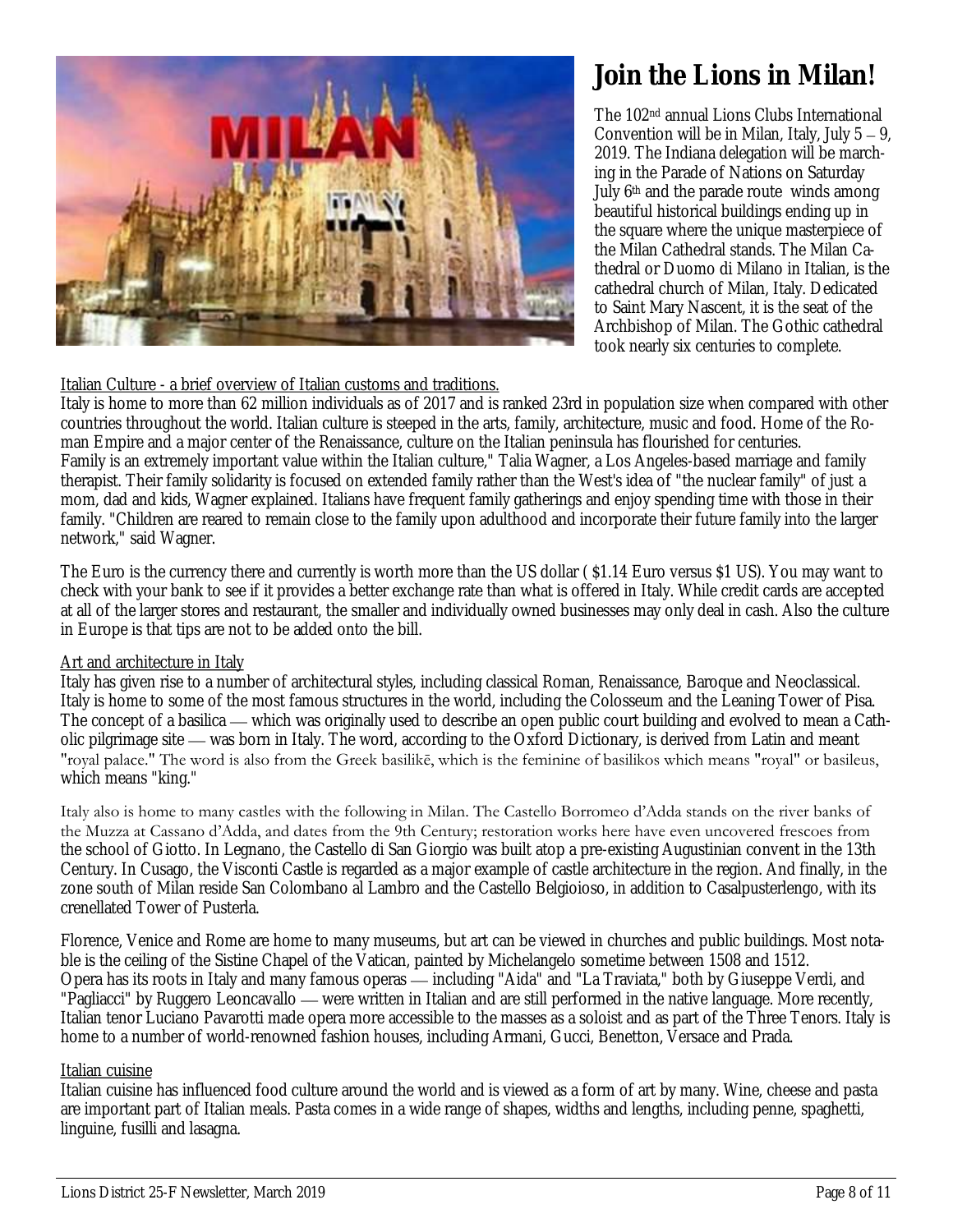No one area of Italy eats the same things as the next. Each region has its own spin on "Italian food," according to CNN. For example, most of the foods that Americans view as Italian, such as spaghetti and pizza, come from central Italy. In the North of Italy, fish, potatoes, rice, sausages, pork and different types of cheeses are the most common ingredients. Pasta dishes with tomatoes are popular, as are many kinds of stuffed pasta, polenta and risotto. In the South, tomatoes dominate dishes, and they are either served fresh or cooked into sauce. Southern cuisine also includes capers, peppers, olives and olive oil, garlic, artichokes, eggplant and ricotta cheese.

Wine is also a big part of Italian culture, and the country is home to some of the world's most famous vineyards. The oldest traces of Italian wine were recently discovered in a cave near Sicily's southwest coast.

Questions about the Indiana delegation should be addressed to any of the committee members. If any of our members are interested in possible joining other Indiana Lions to form a group for airline tickets or group tours please let me know.

PCC Reed Fish – Indiana International Convention Committee PDG Patty Cooke; CC Keith Thomas; PCC Sue Topf; Lion Bob Yunker.



Your ISBVI Lion Trustees are sponsoring a work day at the school in Indianapolis on Saturday, May 18, 2019. This is a great opportunity for you/family/friends to walk the walk and put our "We Serve" motto into action. Our schedule for the day will be:

| X. | $8:30$ am   | Registration and donuts (of coursel)    |
|----|-------------|-----------------------------------------|
| ۶  | $9am$ 1 pm  | Morning work Session                    |
|    | 1, m        | Lanch (provided by the school)          |
| ۳  | After Lunch | Tour of the School for those interested |
| ×  | After lunch | Afternoon work session until done       |

Come and help us beautify and improve this campus! Interested? Contact...

Lion Mike Okuly 260-519-3541 mokuly52@yahoo.com

It's a great day of fun, hard work and camaraderie and a chance to meet other Lions from around the state as well as visit this beautiful campus. This is one of your Lions State Projects.....take a few hours to help beautify and improve it. You'll get great satisfaction from doing so...and of course, a free lunch! Hope to see you there.

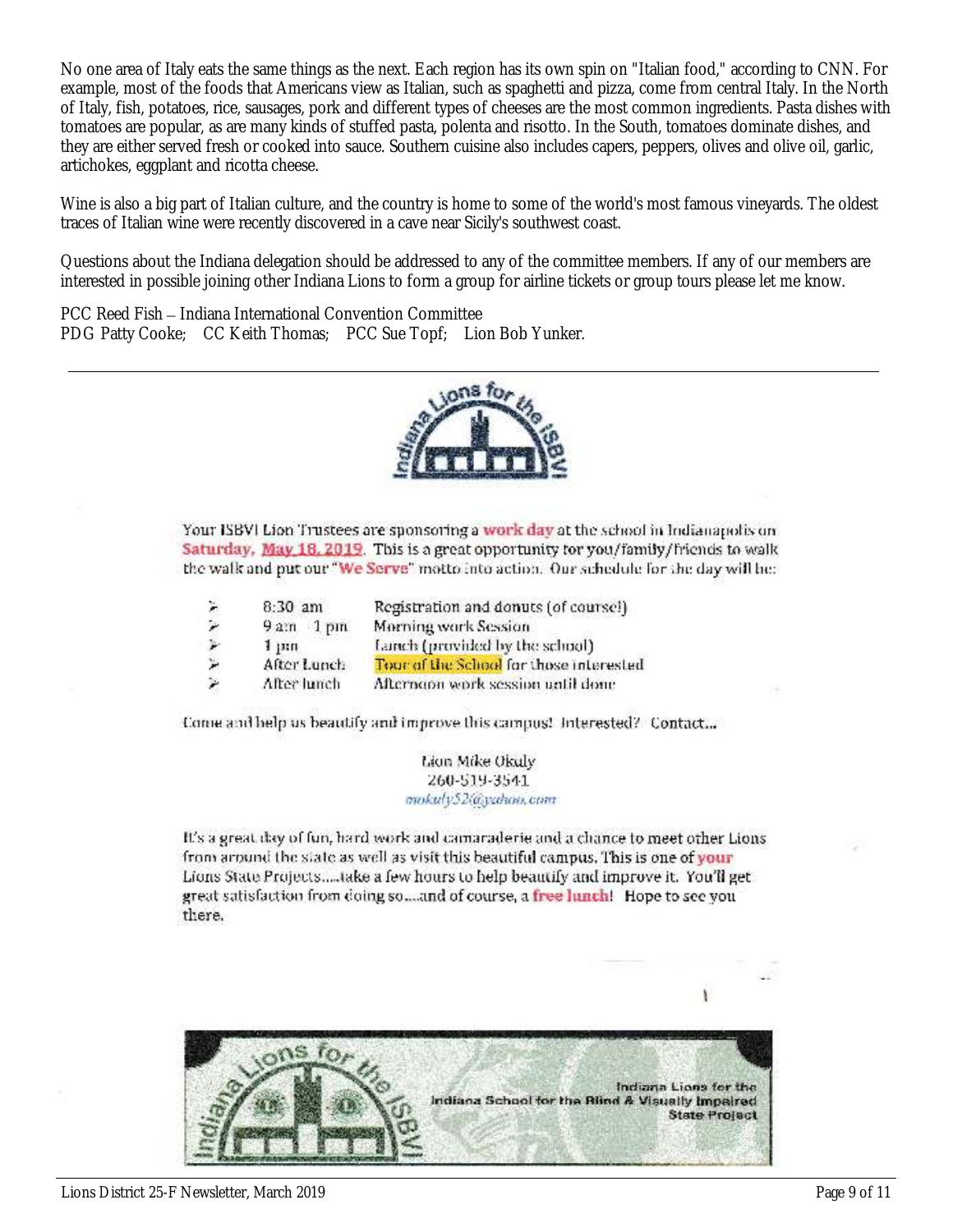|                                                                          | <b>CLUB DONATION NOTIFICATION</b>   |                |                                        |
|--------------------------------------------------------------------------|-------------------------------------|----------------|----------------------------------------|
|                                                                          | $2018 - 2019$                       |                |                                        |
|                                                                          | <b>DG Ron Bigham</b>                |                |                                        |
| Date:                                                                    |                                     |                |                                        |
|                                                                          |                                     |                |                                        |
| The club of District 25-F:                                               |                                     |                | (name of club)                         |
| would like to make the following donations to the projects so indicated: |                                     |                |                                        |
| <u>. Sin Alband Common Strip</u>                                         |                                     |                |                                        |
| <b>DISTRICT 25-F PROJECT</b><br>CAMP                                     | DISTRICT 25-F COMMITTEE<br>EYEOLASS | <b>SPECIAL</b> | <b>DISTRICT 25-F PROGRAM</b><br>VISION |

|  | <u> 2006 - An Ann an t-Ann an Ann an Ann an Aonaichte ann an Aonaichte ann an Aonaichte ann an Aonaichte ann an A</u><br>MD 25 LIONS OF INDIANA STATE PROJECTS |  |  |
|--|----------------------------------------------------------------------------------------------------------------------------------------------------------------|--|--|

| <b>CANCER</b><br>CONTROL | LEADER<br>DOG | <b>VISION FIRST</b><br>& OPERATION KIDS SIGHT | INDIANA SCHOOL<br>FOR THE BLIND AND<br>VISUALLY IMPAIRED | SPEECH AND<br><b>HEARING</b> |
|--------------------------|---------------|-----------------------------------------------|----------------------------------------------------------|------------------------------|
|                          |               |                                               |                                                          |                              |

| <b>DIABETES</b> | LAW CAMP                                  | YOUTH EXCHANGE           |                                                          |  |
|-----------------|-------------------------------------------|--------------------------|----------------------------------------------------------|--|
|                 |                                           |                          |                                                          |  |
|                 |                                           | <b>LIONS FOUNDATIONS</b> |                                                          |  |
|                 | <b>INDIANA LIONS</b><br><b>FOUNDATION</b> |                          | LIONS CLUBS<br><b>INTERNATIONAL</b><br><b>FOUNDATION</b> |  |
|                 |                                           |                          |                                                          |  |
|                 |                                           |                          |                                                          |  |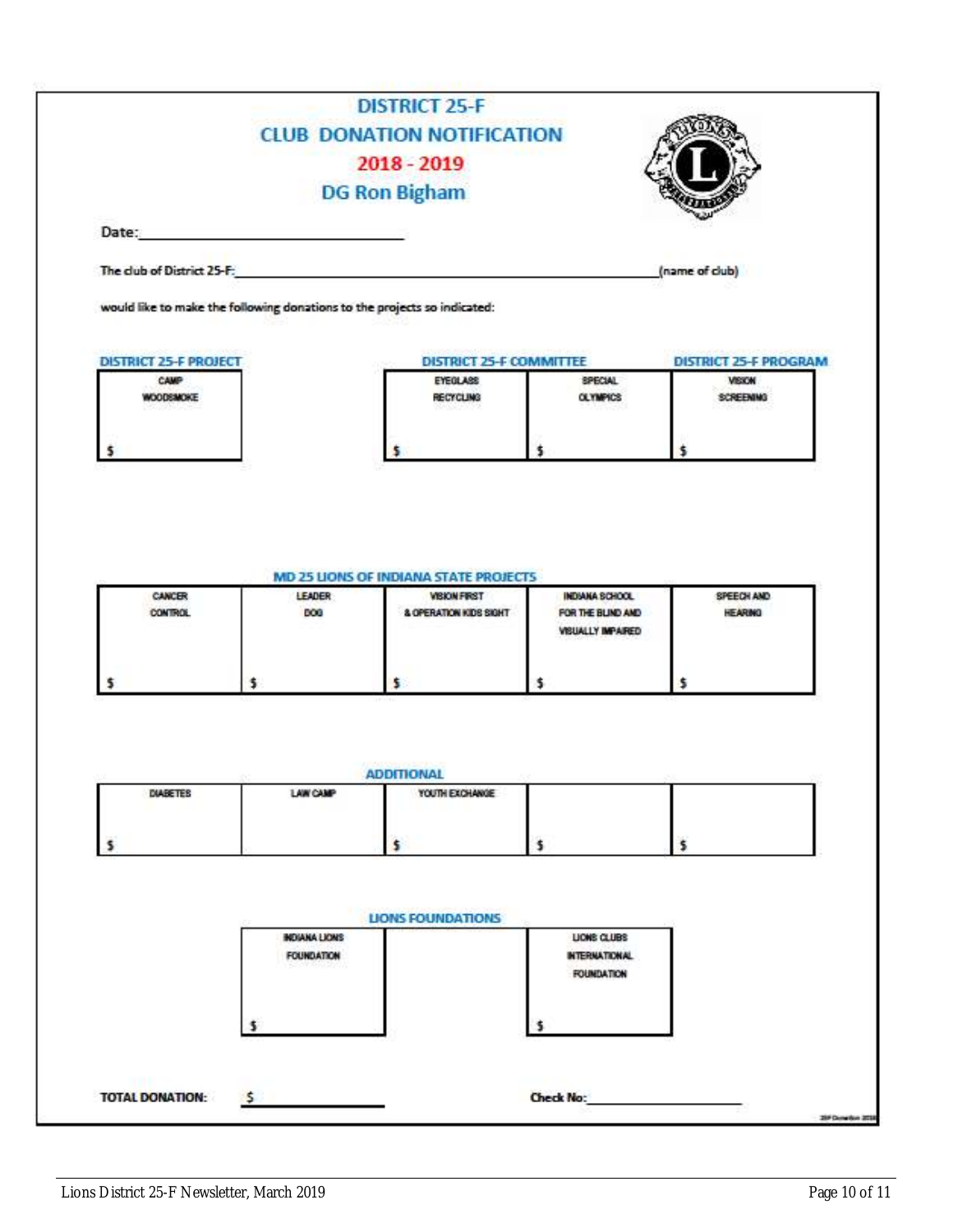Singapore 2020



Congratulations goes out again to

District E - Cecelia Schulz

for the winning design of the

Indiana State Pin for Singapore.

Final artwork by Recognition Services

Design requirements were \*Convention year - 2020 \*Lions International logo \*Lions of Indiana recognition - MD25/ Indiana USA \*Graphic representing Indiana - the checkered flag \*Convention site -Singapore \*Graphic representing convention site - the statue at the entrance

Lion Patricia Bigham, State Pin Design Chairperson

#### **Elections! Attention!! All Lions running for District Office or Region Chair for Camp Woodsmoke** Deadline: March 1, 2019

Must submit:

- A letter of intent from the person running for the position.
- A letter from the Club signed and dated by club secretary or president that the Lion is in good standing with the club.

Letters may be emailed to [owen.menchhofer@infb.com](mailto:owen.menchhofer@infb.com) Or mailed to:

> Owen Menchhofer 1970 N. Co. Rd. 300 W.